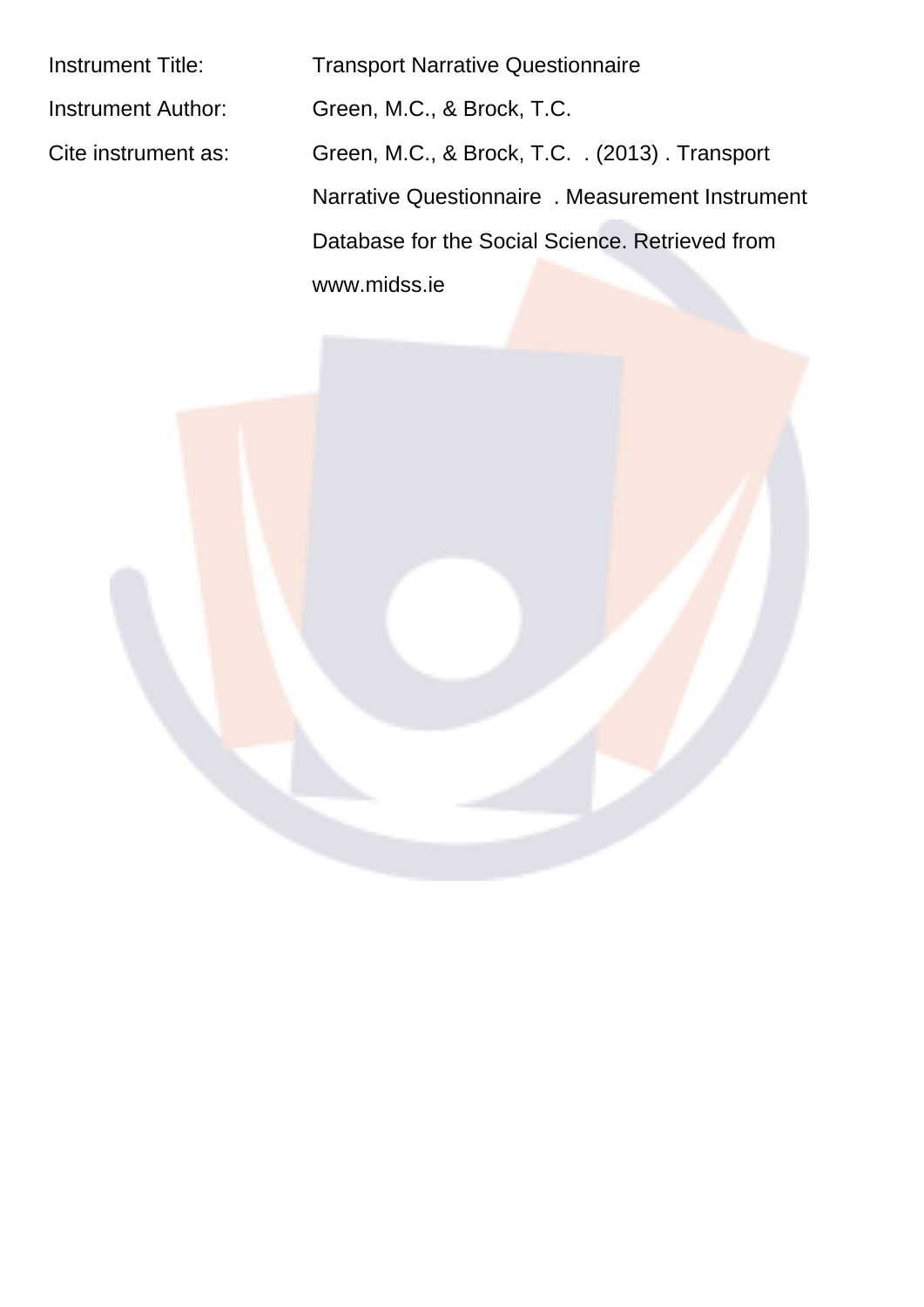## Narrative Questionnaire

Circle the number under each question that best represents your opinion about the narrative you just read.

|                                               |   |   | 1. While I was reading the narrative, I could easily picture the events in it taking place.   |   |   |                |
|-----------------------------------------------|---|---|-----------------------------------------------------------------------------------------------|---|---|----------------|
|                                               |   |   | 4                                                                                             | 5 |   |                |
| not at all                                    |   |   |                                                                                               |   |   | very much      |
|                                               |   |   | 2. While I was reading the narrative, activity going on in the room around me was on my mind. |   |   |                |
|                                               | 2 | 3 |                                                                                               | 5 | 6 |                |
| not at all                                    |   |   |                                                                                               |   |   | very much      |
|                                               |   |   | 3. I could picture myself in the scene of the events described in the narrative.              |   |   |                |
|                                               |   | 3 |                                                                                               | C | 6 |                |
| not at all                                    |   |   |                                                                                               |   |   | very much      |
|                                               |   |   |                                                                                               |   |   |                |
|                                               | 2 |   | 4. I was mentally involved in the narrative while reading it.                                 | 5 | 6 | 7              |
| not at all                                    |   |   |                                                                                               |   |   | very much      |
|                                               |   |   |                                                                                               |   |   |                |
|                                               |   |   | 5. After the narrative ended, I found it easy to put it out of my mind.                       |   |   |                |
| not at all                                    |   |   |                                                                                               | 5 | 6 | 7<br>very much |
|                                               |   |   |                                                                                               |   |   |                |
| 6. I wanted to learn how the narrative ended. |   |   |                                                                                               |   |   |                |
|                                               | 2 |   | 4                                                                                             | 5 | 6 | 7              |
| not at all                                    |   |   |                                                                                               |   |   | very much      |
| 7. The narrative affected me emotionally.     |   |   |                                                                                               |   |   |                |
|                                               |   |   | 4                                                                                             | 5 | 6 | 7              |
| not at all                                    |   |   |                                                                                               |   |   | very much      |
|                                               |   |   | 8. I found myself thinking of ways the narrative could have turned out differently.           |   |   |                |
|                                               | 2 |   | $\overline{4}$                                                                                | 5 | 6 |                |
| not at all                                    |   |   |                                                                                               |   |   | very much      |
|                                               |   |   |                                                                                               |   |   |                |
|                                               |   |   | 9. I found my mind wandering while reading the narrative.                                     | 5 | 6 | 7              |
| not at all                                    |   |   |                                                                                               |   |   | very much      |
|                                               |   |   |                                                                                               |   |   |                |
|                                               |   |   | 10. The events in the narrative are relevant to my everyday life.                             |   |   |                |
|                                               | 2 | 3 | 4                                                                                             | 5 | 6 | 7              |
| not at all                                    |   |   |                                                                                               |   |   | very much      |